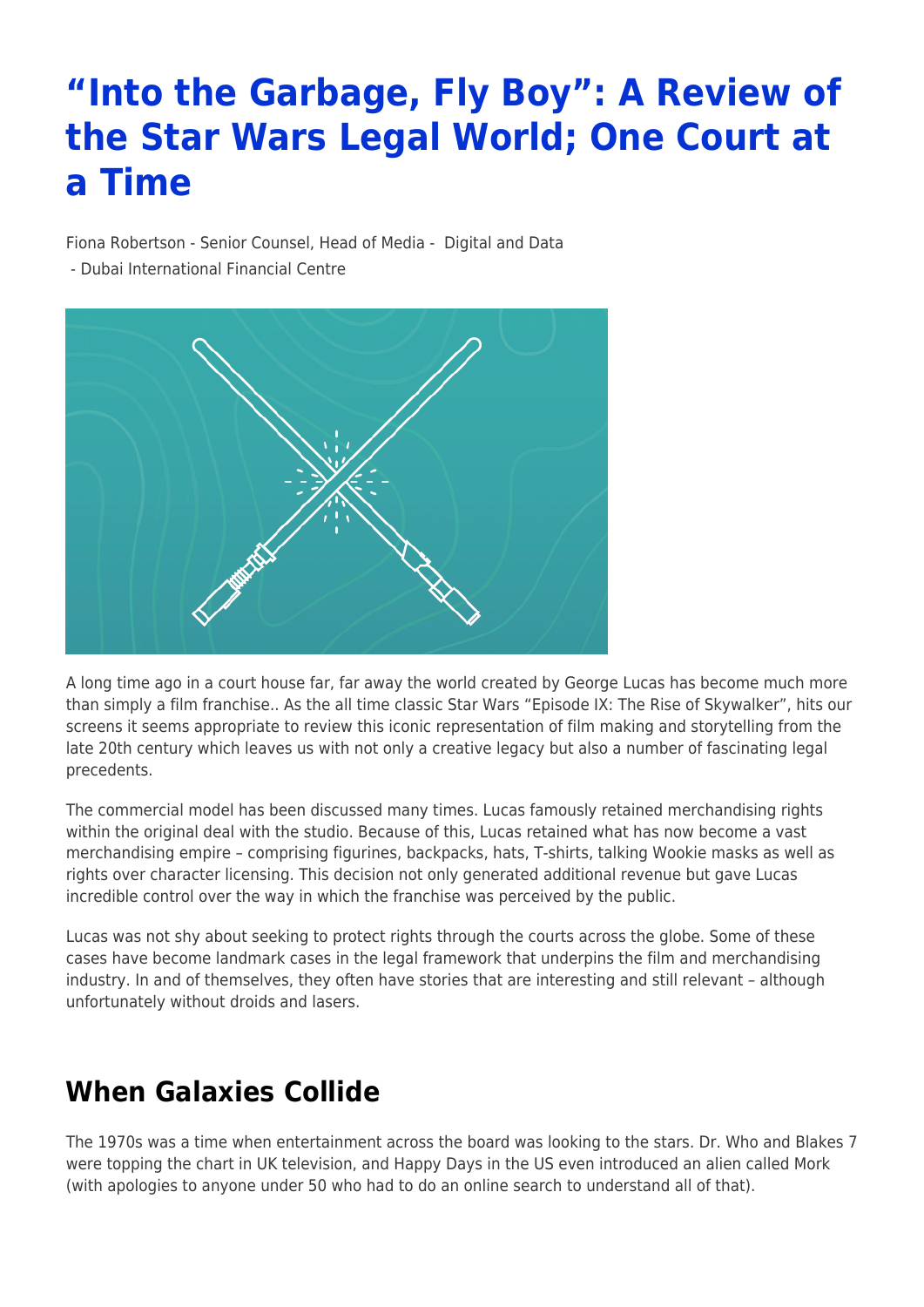Star Wars came at a time when the world's obsession with space and space travel was already at a high level. So, it was no surprise that, when other space adventure films started to hit the market, Lucas tried to claim that this other space dynasty had 'stolen; their story line and their idea for the film. In 1978, the epic court battle between the producers of 'Battlestar Galactica' and producers of 'Star Wars' began in earnest.

For the casual outsider, the producers were fighting for the right to own a storyline that had proven to be lucrative, but underpinning that was also an argument about originality and the complexity of copyright protection. Many questions were raised:

At what point is the storyline so developed that it can be protected?

At what point can one claim that the storyline is so original that it deserves protection from all other potential competitors?

At what point can you claim that your storyline was stolen by somebody else?

These questions still plague producers globally. The case was, even at that time, a case that producers hoped would provide some clarity as to the legal position in relation to the original storyline. The case unfolded in the California courts and stretched ominously over several years.

Lucas (represented by Fox in this case) identified various aspects of their storyline and claimed that Battlestar Galactica has appropriated each of those elements in a manner that infringed its copyright. Fox undertook a classic scene-by-scene storyline breakdown and, it seemed clear on analysis, that they had some justification for their concerns. For example, each deals with a large scale war between two forces across the galaxy. In both, there is a good leader that is an older man of great wisdom and leadership. There is a hero who is linked to the ruling family, his roguish friend, and a heroine who falls in love. Battlestar Gallactica even included a room filled with weird creatures playing music, similar to the famed cantina scene of Star Wars. In all they isolated 34 points of similarity in the storylines.

The Battlestar Galactica producers claimed that the elements of the storyline that had been allegedly stolen were, in fact, scenes that were universally applied within stories dating back over hundreds of years. On that basis, Fox could not claim any originality in the tale. At the essence of the argument: Star Wars had no rights of ownership over generic components of a storyline; those components were available for all producers to freely use.

The judge in the case at first instance was scathing about not just only about the case but the participants themselves, ruling that there was no substantial similarity. Fox appealed, and the Court of Appeal decided that there was a case to be heard and sent it back for trial. At this point, over four years later, the parties settled the matter out of court.

From this case, producers can learn to be wary of claiming copyright in matters that are generic in nature or which constitute standard scenes of drama and storyline. However, it is also important to note that the court was not decided – so beware of intentional copying of too much of any storyline!

#### **Stormtroopers in a Tea Cup**

Never were the laws relating to intellectual property more pushed and pulled than they were when Andrew Ainsworth decided to start selling Stormtrooper helmets to passionate Star Wars fans.

On the face of it, this should have been a straight case of rights infringement; making merchandise without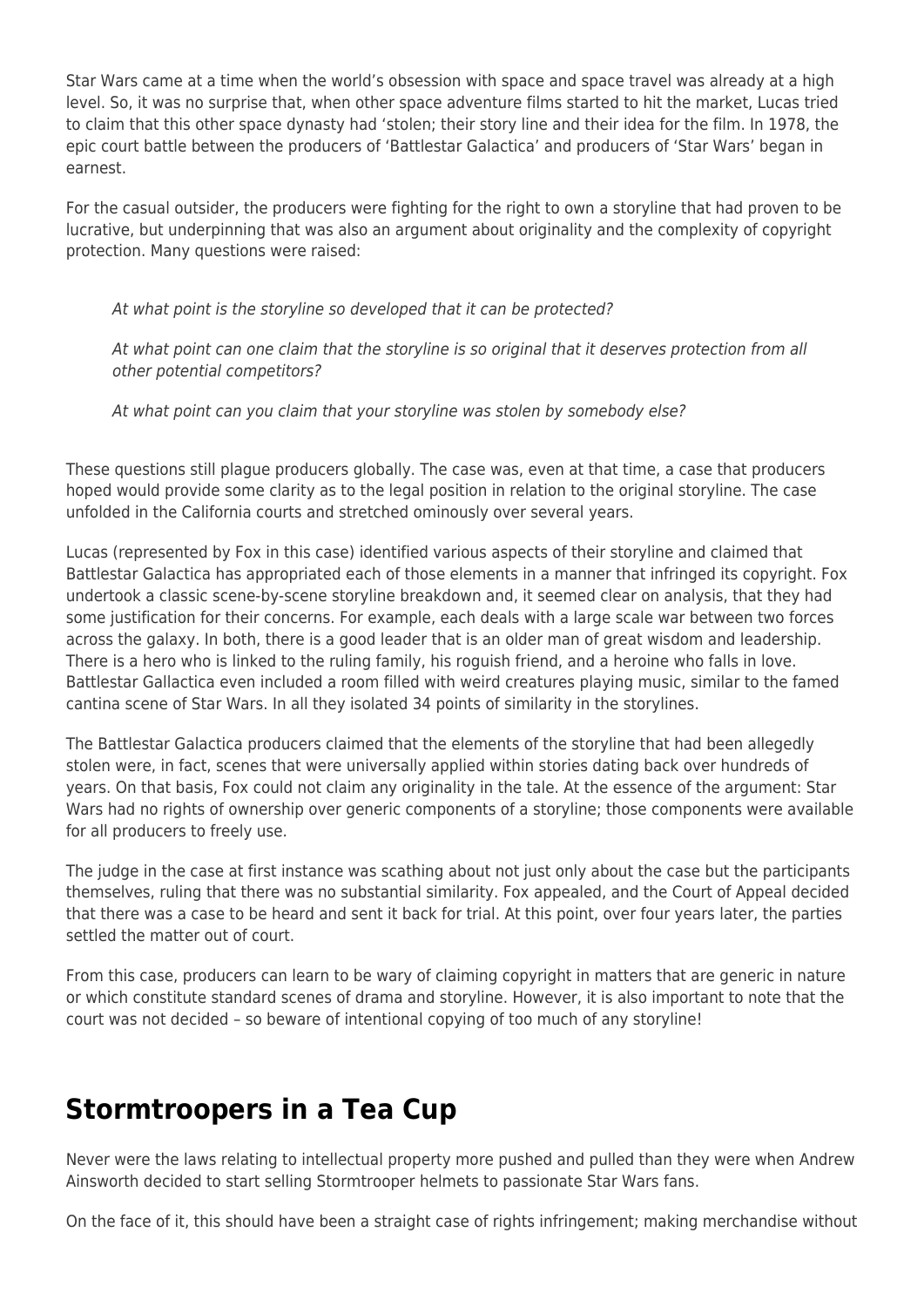a licence is not permitted and the iconic Stormtrooper helmets were certainly original and identifiable. When Ainsworth started selling Stormtrooper helmets some 20 years after the release of the original film, and made a very tidy profit from doing so, it was not unexpected that he found himself on the wrong end of the law.



However, the case was complicated by one fact: Mr. Ainsworth was the person that created the original moulds from which all Stormtrooper helmets were created for the original Star Wars trilogy. He charged Lucas a fee for all the helmets that he created from that mould. To make the matter more complex, the design of the Stormtrooper helmets themselves had, in fact, come from the Lucas team.

On the face of it, this case should have been resolved reasonably quickly. We naturally assume that Lucas, who was a diligent producer, had clearly set out the rights' position in relation to the Stormtrooper helmets within the contract with Ainsworth. But the courts found that this was not the case. In addition, Ainsworth was a resident of the UK and Lucas decided to take action in courts in the USA. Lucas claimed damages of approximately US\$20 million. However, the UK courts had no ability to enforce the judgment and so Lucas was forced to re-start his claim in the UK courts.

This is where things became incredibly complicated because Lucas was claiming ownership of rights under copyright laws of the UK but Ainsworth countered that the protection could only arise because of the operation of the design laws of the UK. The difference between these two is significant. Fundamentally, protection for copyright lasts for 80 years whilst protection for designs only last for 10 to 15 years.

If Ainsworth was successful in this assertion, Lucas no longer had the right to stop anybody (and particularly the man who owned the casts that created the masks) from selling Stormtrooper masks.

It would be safe to say that Lucas felt reasonably confident about his chances of success in this case. He had already won in the US. But as lawyers will always tell you, you must take into account the differences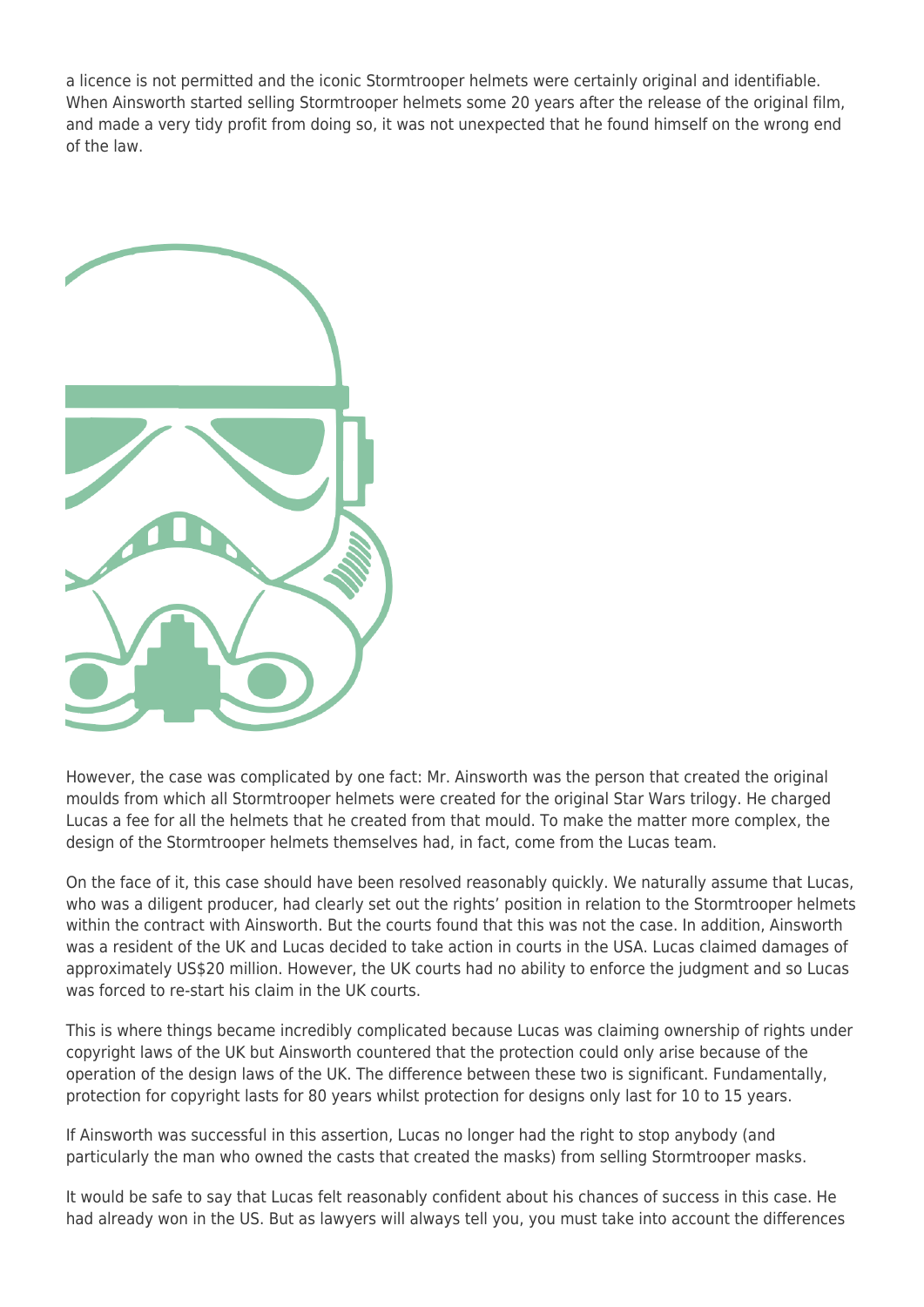between jurisdictions when it comes to enforcing your rights.

Unfortunately for Lucas, the courts in the UK agreed with Ainsworth that this was not a copyright issue and that the design right, which the court agreed had existed, had expired. According to the courts, Ainsworth was able to sell Stormtrooper masks anywhere he wished and, given his link with the original production, had the right to claim that he was using the original mould whilst promoting those masks.

Lucas did not win this one; one can only imagine that his paperwork for future designs and copyright was carefully redrafted. It is a sage lesson for all producers; IP rights are complex and contracts must be drafted accordingly. Securing a supplier is not a simple act of providing a purchase order; where intellectual property is involved, a contract that properly addresses the legal position is required.

### **Saving the Lightsaber**



When it comes to film creation and the magic of bringing that vision to life, very few things have captured the imagination in as much as the lightsaber. That wonderful combination of light and sound coupled with the ability to slash your opponent to pieces! Every stick in the hands of a young Jedi fan became a lightsaber.

A US company began selling unauthorised lightsabers emblazoned with the Star Wars trademarks and, as expected, Lucas took action to shut them down. At the time, Lucas stated that their goal was "to go after and shut down businesses that are trying to make a profit off of creations and properties that do not belong to them".

When another company brought out a toy product that looked very similar to a lightsaber and was, shockingly, almost as dangerous as one it naturally caught the eye of Lucas. Interestingly, this version did not allude to Star Wars on any of the packaging. It was not called a lightsaber; there were no pictures from the movie or anything visually representing the movie on the packaging. There were no logos or branding that looked deceptively like a Star Wars logo. However, the shape of the weapon was reminiscent of the famous lightsaber from the movie series and in fact Lucas found a similarity in the handle and lodged its claim for copyright infringement. The company had to add wording to make it clear that the product was not linked to the franchise.